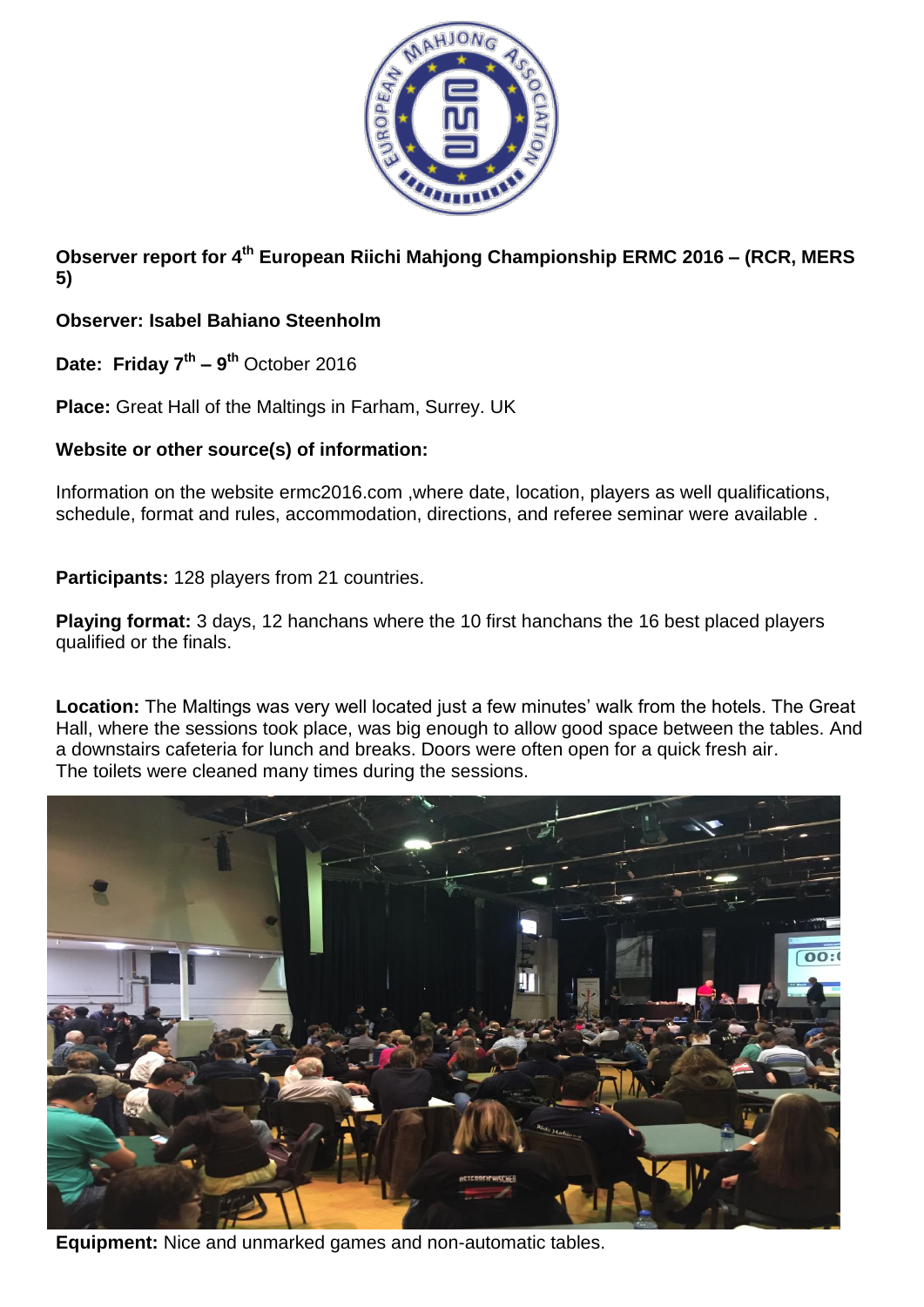**\***The tables were a little low but not a big issue.

## **Refereeing:**

Head referee was Sylvain Malbec from France, assisted by Lars Therkelsen from Denmark, David Bresnick from USA, Axel Eschenburg from Germany.

\*The referees had extra sticks (red 10000-sticks) that could be borrowed in case of bankruptcy.

## **Information / communication during the tournament:**



Visible clock projected from a computer onto a screen. A gong clearly informs players of the start and the end of sessions, and discrete calls were made to announce 15 minutes remaining. Ranking was displayed after each session on the screens and a live site was provided to check the latest ranking, among with details of each round, and free Wi-Fi as well.

**Sessions:** Excellent playing atmosphere, FFF (Fair-play, Friendly and Fun).

**Prizes:** Trophies for the top 4 players, and diplomas for the top 16 as well prices for the winner of each group divided after the 10<sup>th</sup> hanchan.

**Catering:** A catering with for lunch with 3 options: chili con carne, pork and vegetarian dishes rice and couscous and cakes on the tables .Coffee and tea for the breaks. Plenty water bottles was supplied in the playing room.